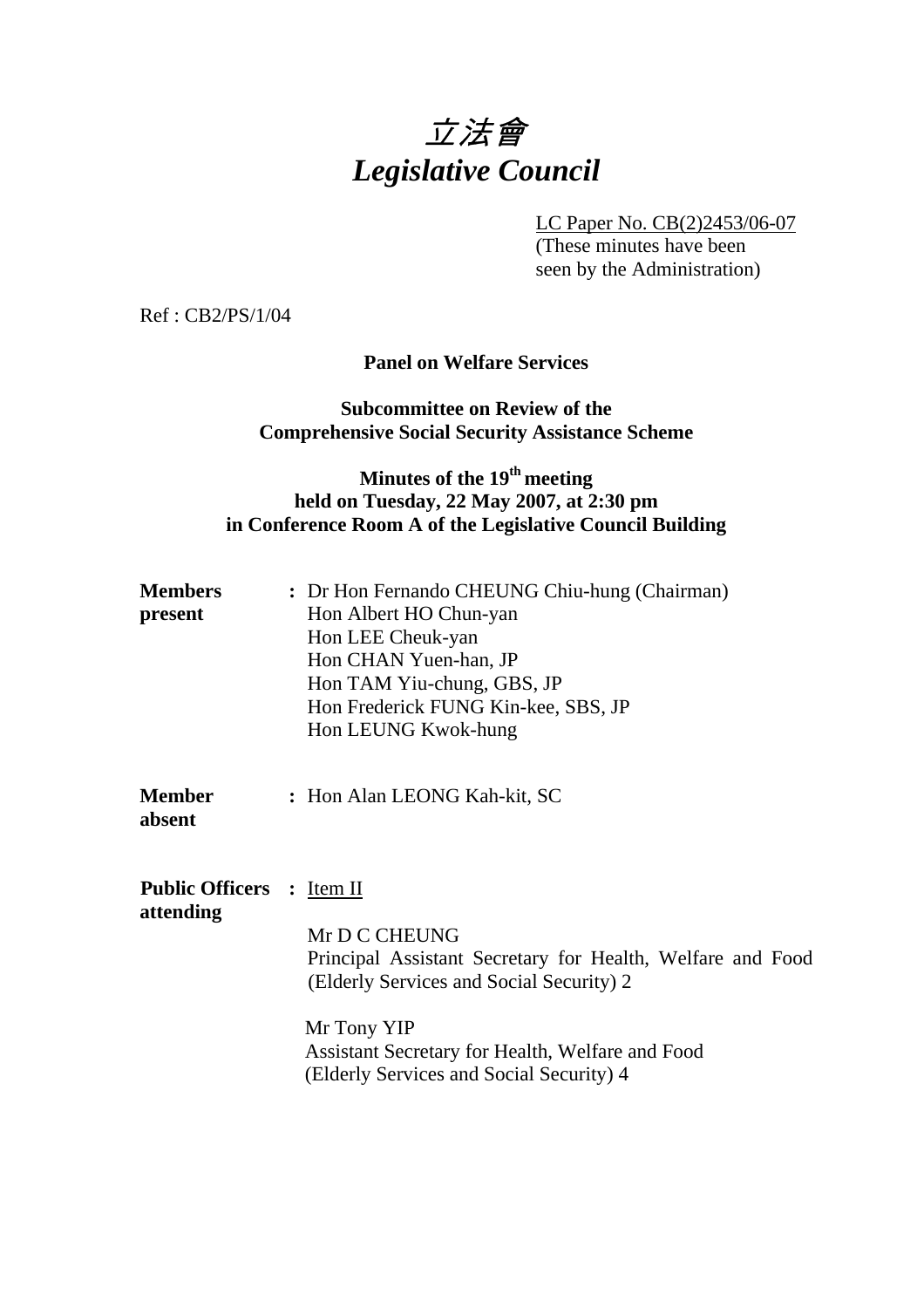$- 2 -$ Mr NG Wai-kuen

Chief Social Security Officer (Social Security) 2 Social Welfare Department

Ms WONG Yin-yee Acting Chief Social Work Officer (Family and Child Welfare) 1

**Deputations** : Item II **by invitation** 

Hong Kong Chinese Civil Servants' Association, Social Work Officer Grade Branch

 Mr LEUNG Kin-hung Chairman

Mr CHEUNG Kam-ki Vice Chairman (External Affairs)

Hong Kong Chinese Civil Servants' Association, Social Security Assistants Branch

Mr CHAN Chun-wah Chairman

Concerning CSSA Review Alliance

Mr LEE Tai-shing Community Organizer

The Against Elderly Abuse of Hong Kong

Ms Kennex YUE Chief Executive Director

Mr FOO Wai-lok Consultant

Society for Community Organization

Mr NG Wai-tung Community Organizer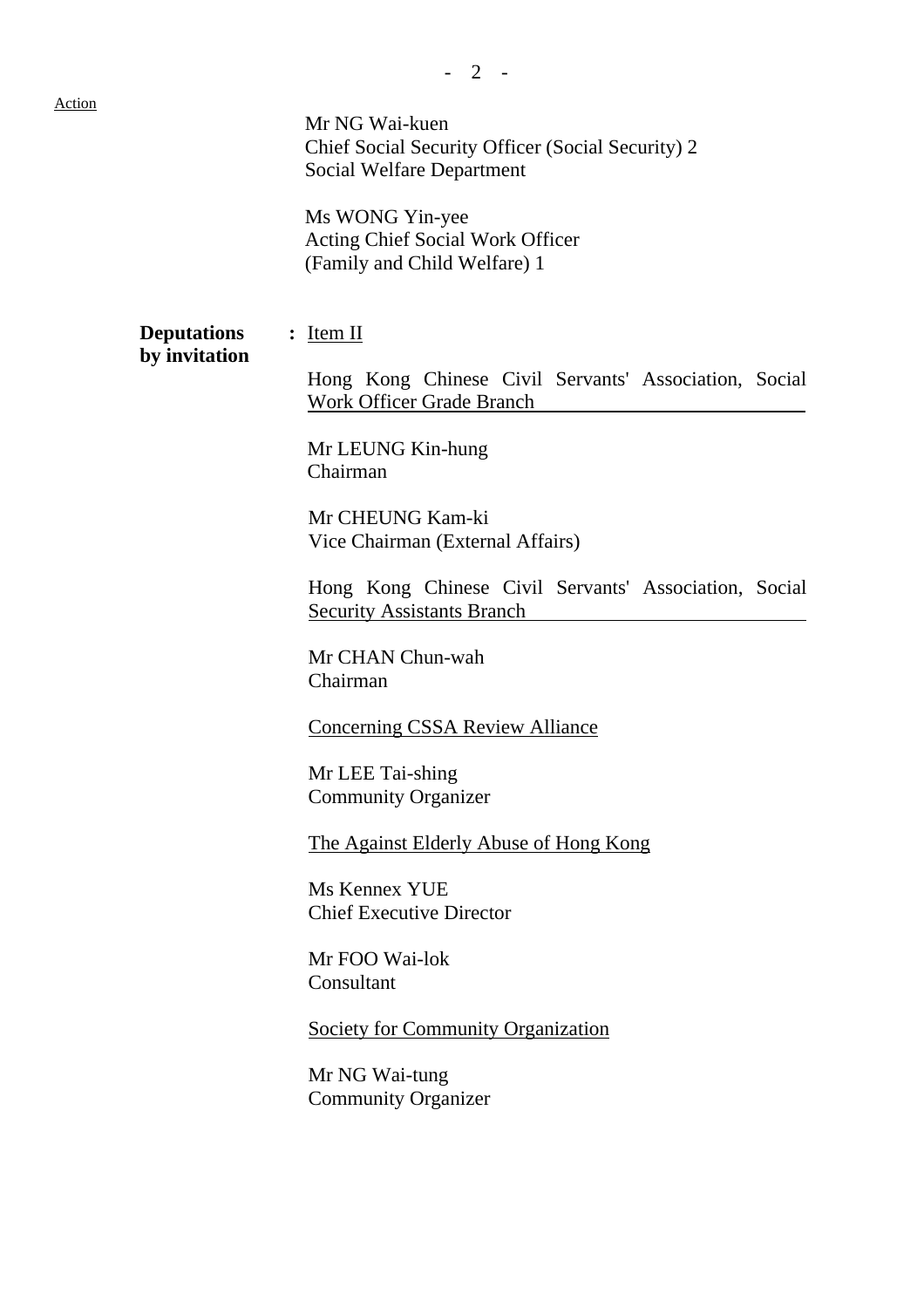#### Action

#### - 3 -

#### Elderly Right League

Ah Leung Representative

Concern for Singleton Right Group

Ah Man Representative

Concern for Return Hong Kong Group

Peter Representative

Hong Kong Association for the Survivors of Women Abuse (Kwan Fook)

Ms LIU Ngan-fung Chairman

Association Concerning Sexual Violence Against Women - RainLily

Ms TAN Kong-sau Counsellor

Christian Action

Ms Carol LEE Centre-in-charge Mong Kok Service Centre

**Clerk in : Miss Betty MA attendance** Chief Council Secretary (2) 4

**Staff in : Ms Maisie LAM attendance** Council Secretary (2) 2

> Miss Maggie CHIU Legislative Assistant (2) 4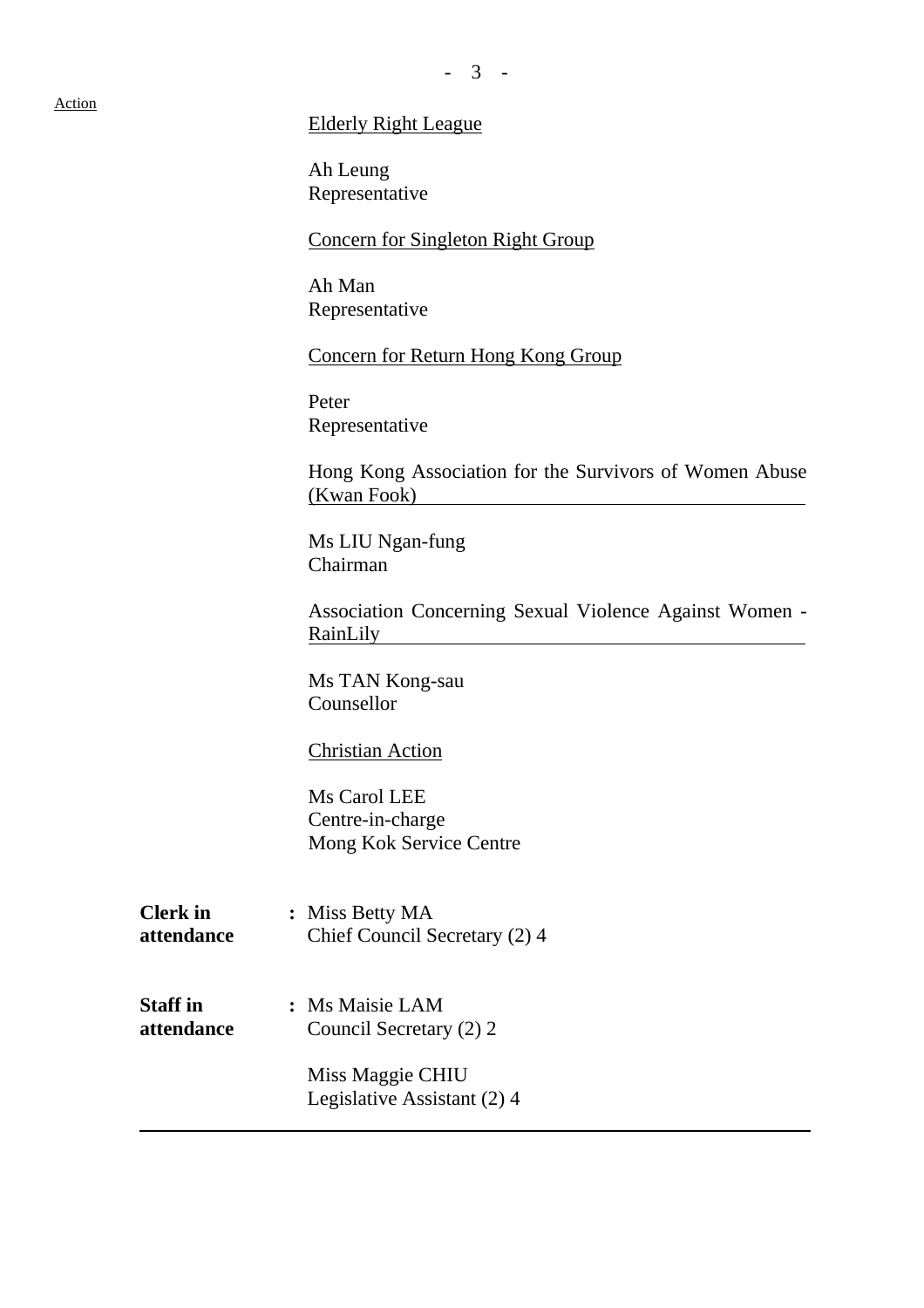#### Action

## **I. Confirmation of minutes**

[LC Paper No. CB(2)1888/06-07]

The minutes of the meeting held on 2 April 2007 were confirmed.

- **II. One-year-continuous-residence requirement under the Comprehensive Social Security Assistance Scheme**  [LC Paper Nos. CB(2)1879/06-07(01), (04) to (05), (07) to (09) and CB(2)1915/06-07(01)]
- 2. The Subcommittee deliberated (Index of proceedings attached at **Annex**).

## Views of deputations

3. The Subcommittee received views from 11 deputations on the one-year-continuous-residence requirement under the Comprehensive Social Security Assistance (CSSA) Scheme. The major views of the deputations are summarised as follows –

- (a) many Hong Kong residents, who had stayed in the Mainland for work and marriages in the past decade, had returned to Hong Kong empty-handed because of having lost their jobs or marriage failures. These Hong Kong residents were not eligible for applying for CSSA immediately upon their return to Hong Kong because they did not satisfy the one-year-continuous-residence requirement, even if they were in genuine hardship. The Administration should abolish the one-year residence requirement;
- (b) although charitable/trust funds administered by the Social Welfare Department (SWD) and non-governmental organisations would be tapped to provide short-term financial assistance for the needy who did not satisfy the one-year-continuous-residence requirement, the amount of grants was insufficient for them to meet the basic living expenses, such as rental for singleton hostels and transport costs involved in job searches;
- (c) to facilitate the frontline SWD's social workers to provide appropriate assistance for those CSSA applicants who did not meet the eligibility criteria, guidelines should be provided to SWD's social workers on exercising discretion for waiving the one-year-continuous-residence requirement;
- (d) SWD should expedite the processing of applications for discretionary CSSA payment by, say, delegating the discretionary power to the frontline Social Security Assistants (SSAs) in the Social Security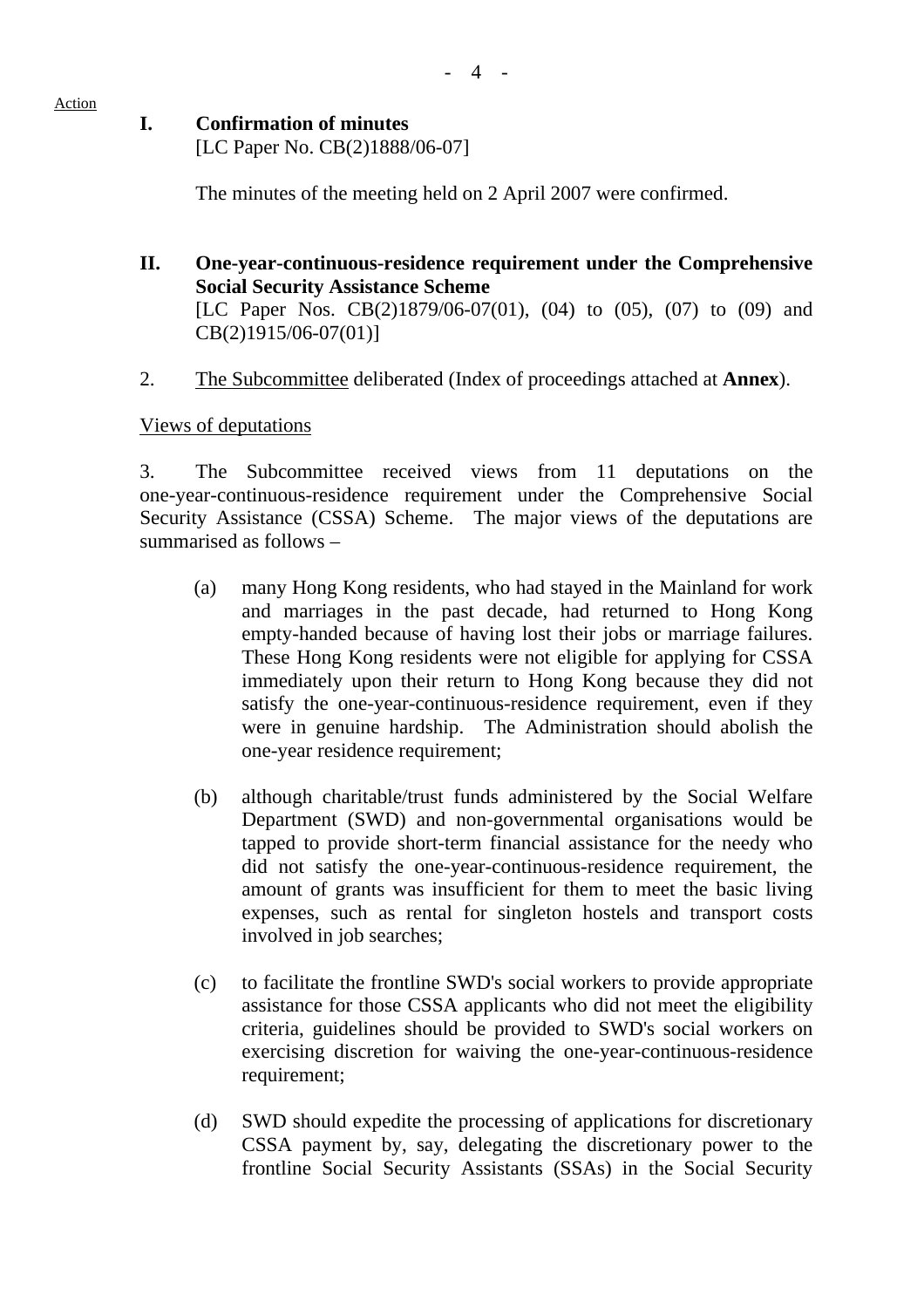Action

Field Unit (SSFU) who were approached by the applicants in the first place;

- (e) given that many applicants were not aware that the Director of Social Welfare could exercise discretionary power to waive the residence requirement and grant CSSA to those who were in genuine hardship, most applicants did not proceed with their applications upon learning of the residence requirement. The Administration should enhance the publicity on the discretion mechanism; and
- (f) the one-year-continuous-residence requirement for CSSA was in breach of Article 36 of the Basic Law.

## Discussion with the Administration

4. Principal Assistant Secretary for Health, Welfare and Food (Elderly Services and Social Security)2 (PAS(ES)2) advised that the residence requirement under the CSSA Scheme was introduced on 1 January 2004 on the basis of the recommendations in the Report of the Task Force on Population Policy. The residence requirement aimed to discourage people who had lived outside Hong Kong for a long time from relying on CSSA as soon as they returned to Hong Kong. Where a CSSA applicant was in genuine hardship, SWD might consider exercising discretion to waive the residence requirement and grant assistance to the applicant.

5. Members generally considered that the one-year-continuous-residence requirement was both unfair and unreasonable to those permanent residents who, for various reasons, had lived outside Hong Kong for a period of time. Members strongly urged the Administration to review the policy. Members sought clarification on the calculation of the maximum period of absence from Hong Kong for meeting the one-year residence requirement, and made the following suggestions for the Administration's consideration –

- (a) frontline SWD's social workers should be provided with the internal guidelines on exercising discretion for waiving the one-year-continuous-residence requirement; and
- (b) the operation of the mechanism for waiving the residence requirement should be further streamlined so as to expedite the processing of applications for discretionary CSSA payment.
- 6. The Administration made the following responses
	- (a) the CSSA Scheme was non-contributory and funded entirely from the general revenue. It was necessary to have a rational basis, i.e. the residence requirement, for the allocation of public resources. SWD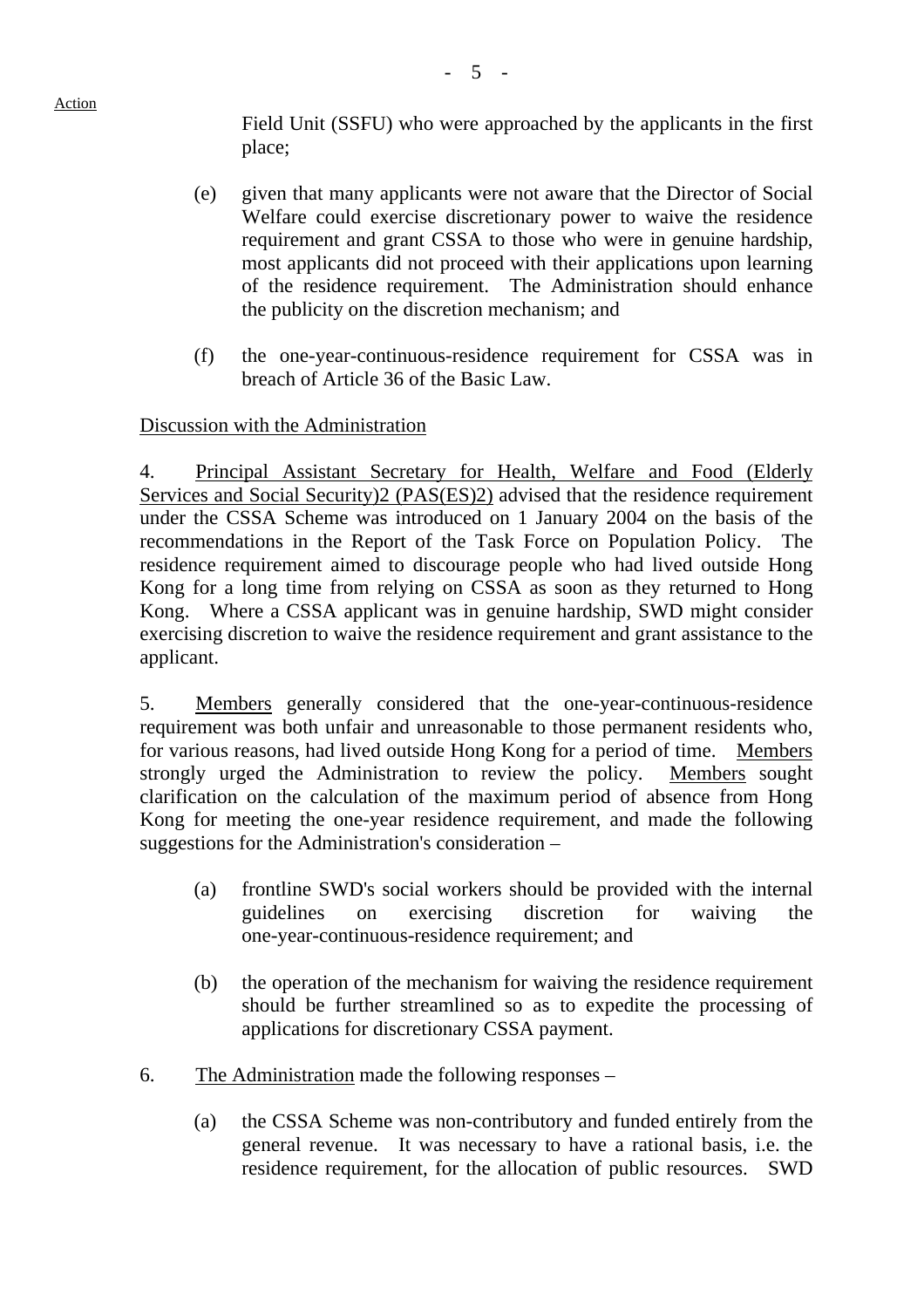Admin

might consider exercising discretion to waive the requirement and grant assistance to applicants who were in genuine hardship. Hong Kong residents aged below 18 were exempted from any prior residence requirement. According to the Administration's legal advice, the requirement was in conformity with the Basic Law;

- (b) absence from Hong Kong up to a maximum of 56 days during the one-year period immediately before the date of application was treated as residence in Hong Kong;
- (c) the CSSA Scheme provided a safety net of last resort for the financially vulnerable. Other forms of welfare support were available to the needy who did not satisfy the one-year-continuous-residence requirement, such as employment support services, emergency relief, grants from charitable/trust funds, medical waivers, referrals to singleton hostels for accommodation and day relief centres for meals;
- (d) the discretionary power was delegated to Senior Social Secuirty Officers (SSSOs) at the district level to ensure that discretion to waive the residence requirement would be exercised fairly, sensibly and consistently. In considering the exercise of discretionary power, SSSOs would examine each case on its own merits and take into account all the resources available to the applicant and his/her family members, including savings and assistance from friends and relatives;
- (e) under normal circumstances, it would take about four weeks to complete the CSSA application process if the applicants concerned had provided all the requisite information. SWD's social workers would exercise their professional judgement to decide whether charitable/trust funds should be granted to assist the applicants to tide over short-term financial hardship in special and emergency situations; and
- (f) District Social Welfare Officers were already provided with the internal guidelines on exercising discretion for waiving the one-year-continuous-residence requirement.

7. The Chairman requested the Administration to consider ways to further improve the communication between the social workers of Integrated Family Service Centres (IFSCs) and the caseworkers of SSFUs in handling cases relating to non-compliance with the one-year-continuous-residence requirement. The Administration advised that it would provide the background information on exercising discretion for waiving the one-year-continuous-residence requirement to the officers-in-charge of IFSCs in addition to District Social Welfare Officers for reference.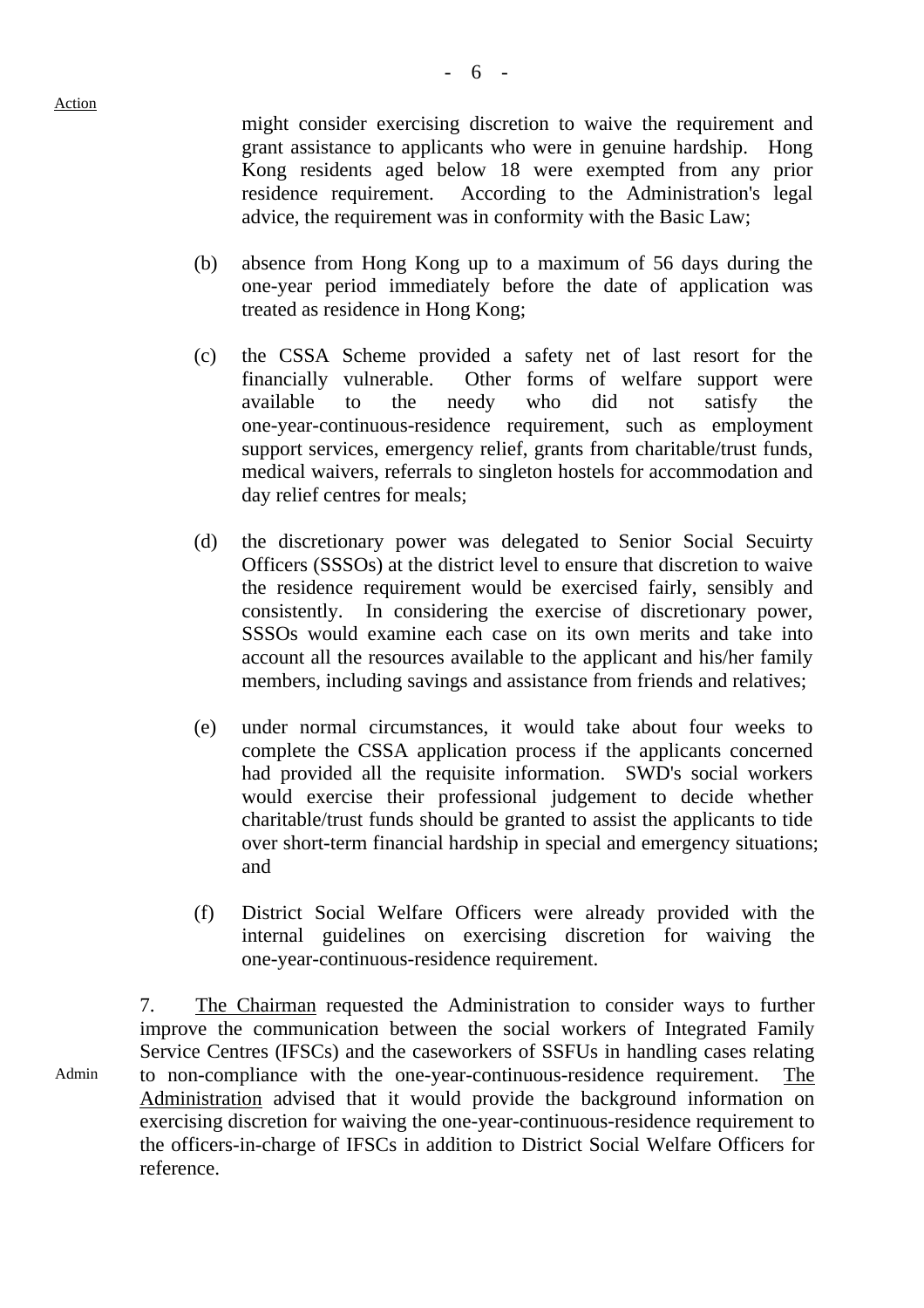8. Members were disappointed at the Administration's reluctance to review the policy on the one-year-continuous-residence requirement under the CSSA Scheme. Members enquired about the number of cases where discretionary CSSA payment was granted to those who failed to meet the one-year-continuous-residence requirement.

9. PAS(ES)2 advised that SWD had not kept separate statistics on cases involving discretion being exercised to waive the one-year-continuous-residence requirement. At the request of members, PAS(ES)2 agreed to keep such records from June 2007 onwards and provide the relevant statistics to the Subcommittee in due course.

10. PAS(ES)2 stressed that the Administration had consulted the Social Welfare Advisory Committee, the Elderly Commission, the Rehabilitation Advisory Committee, Chairmen and Vice-chairmen of District Councils on the proposal to revise the residence requirement for CSSA in the context of the Report of the Task Force on Population Policy. The Administration did not see a need for revising the residence requirement.

11. The Chairman advised that discussion on the population policy was beyond the purview of the Subcommittee; members might wish to pursue the matter at other forums.

## **III. Any other business**

12. Members agreed that the Subcommittee should follow up discussion with the next Administration on the outstanding issues raised by members at previous meetings. To facilitate discussion, the Clerk was requested to prepare a list of outstanding issues and follow-up action.

13. There being no other business, the meeting ended at 4:46 pm.

Council Business Division 2 Legislative Council Secretariat 11 July 2007

Admin

Clerk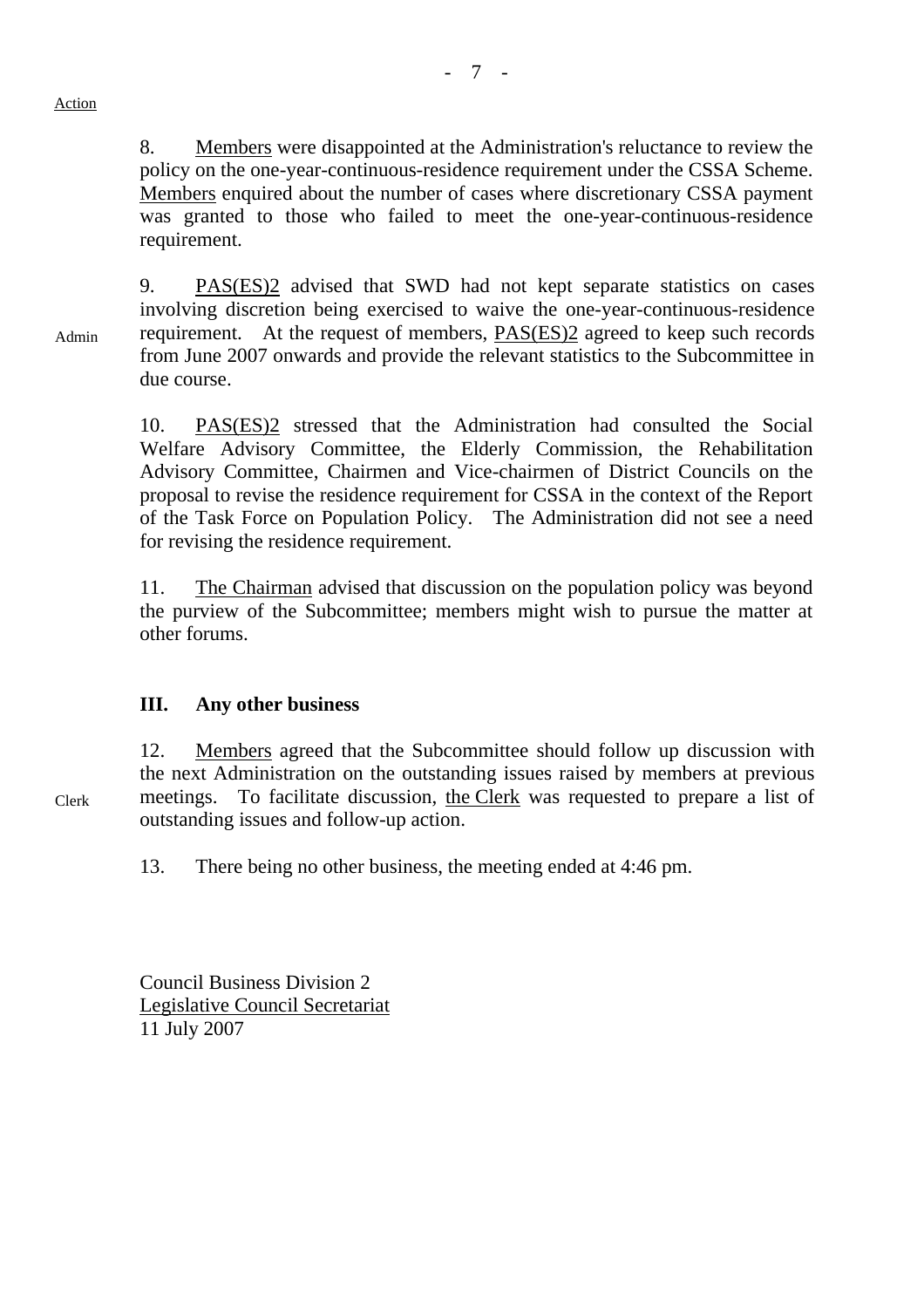## **Proceedings of the 19th meeting of the Subcommittee on Review of the Comprehensive Social Security Assistance Scheme on Tuesday, 22 May 2007, at 2:30 pm in Conference Room A of the Legislative Council Building**

| <b>Time marker</b> | Speaker(s)                                                                                        | Subject(s)                                                                                                                                                                                                                                                                                                                                                                                                                                          | <b>Action</b><br>required |
|--------------------|---------------------------------------------------------------------------------------------------|-----------------------------------------------------------------------------------------------------------------------------------------------------------------------------------------------------------------------------------------------------------------------------------------------------------------------------------------------------------------------------------------------------------------------------------------------------|---------------------------|
| $000000 - 000510$  | Chairman                                                                                          | Opening remarks                                                                                                                                                                                                                                                                                                                                                                                                                                     |                           |
| $000511 - 001010$  | Hong Kong Chinese Civil<br>Servants' Association,<br>Social Work Officers<br>Grade Branch         | Presentation of views by Hong Kong Chinese Civil<br>Servants' Association, Social Work Officer Grade<br>Branch [LC Paper No. CB(2)1879/06-07(04)]                                                                                                                                                                                                                                                                                                   |                           |
| $001011 - 001443$  | Hong Kong Chinese Civil<br>Servants' Association,<br>Social Security<br><b>Assistants' Branch</b> | Presentation of views by Hong Kong Chinese Civil<br>Servants' Association, Social Security Assistants<br>Branch [LC Paper No. CB(2)1879/06-07(05)]                                                                                                                                                                                                                                                                                                  |                           |
| $001444 - 001729$  | Concerning CSSA<br><b>Review Alliance</b>                                                         | Presentation of views by Concerning CSSA Review<br>Alliance                                                                                                                                                                                                                                                                                                                                                                                         |                           |
| $001730 - 002038$  | The Against Elderly<br>Abuse of Hong Kong                                                         | Presentation of views by The Against Elderly Abuse<br>of Hong Kong [LC Paper No. CB(2)1879/06-07(07)]                                                                                                                                                                                                                                                                                                                                               |                           |
| $002039 - 002538$  | Hong Kong Association<br>for the Survivors of<br>Women Abuse (Kwan<br>Fook)                       | Presentation of views by Kwan Fook [LC Paper No.<br>CB(2)1879/06-07(09)]                                                                                                                                                                                                                                                                                                                                                                            |                           |
| $002539 - 002806$  | <b>Association Concerning</b><br>Sexual Violence Against<br>Women – RainLily                      | Presentation of views by RainLily [LC Paper No.<br>CB(2)1915/06-07(01)]                                                                                                                                                                                                                                                                                                                                                                             |                           |
| $002807 - 003032$  | <b>Christian Action</b>                                                                           | Presentation of views by Christian Action                                                                                                                                                                                                                                                                                                                                                                                                           |                           |
| $003033 - 003150$  | <b>Elderly Right League</b>                                                                       | Presentation of views by Elderly Right League                                                                                                                                                                                                                                                                                                                                                                                                       |                           |
| $003151 - 003337$  | Concern for Singleton<br><b>Right Group</b>                                                       | Presentation of views by Concern for Singleton<br><b>Right Group</b>                                                                                                                                                                                                                                                                                                                                                                                |                           |
| $003338 - 003528$  | Concern for Return Hong<br>Kong Group                                                             | Presentation of views by Concern for Return Hong<br>Kong Group                                                                                                                                                                                                                                                                                                                                                                                      |                           |
| $003529 - 004039$  | Society for Community<br>Organization                                                             | Presentation of views by Society for Community<br>Organization [LC Paper No. CB(2)1879/06-07(08)]                                                                                                                                                                                                                                                                                                                                                   |                           |
| $004040 - 004447$  | Chairman<br>Administration                                                                        | Administration's<br>views<br>of<br>response<br>the<br>to<br>deputations, highlighting that -<br>where CSSA applicants were in genuine<br>(a)<br>hardship, the Director of Social Welfare<br>(DSW) might consider exercising discretion to<br>one-year-continuous-residence<br>waive<br>the<br>requirement and grant assistance to applicants;<br>apart from providing CSSA for the financially<br>(b)<br>vulnerable, other forms of welfare support |                           |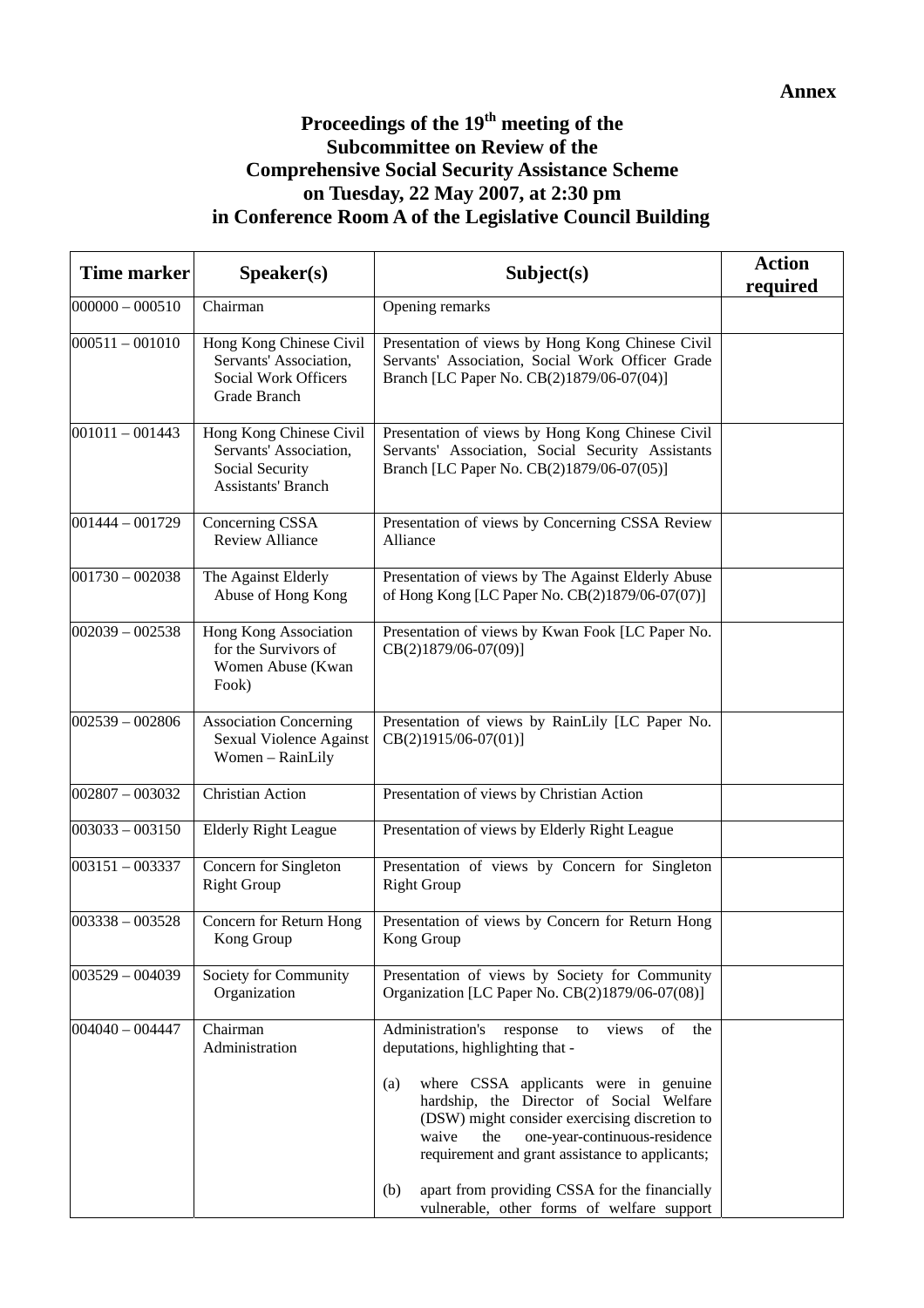| <b>Time marker</b> | Speaker(s)                                                                                                                                                               | Subject(s)                                                                                                                                                                                                                                                                                                                                                                                                                                                                                                                                                                                                                                                                                                                                                                                                                                                                                                                                                                                                                                                                                                                                                                                                                                                                                                                                                                                                | <b>Action</b><br>required |
|--------------------|--------------------------------------------------------------------------------------------------------------------------------------------------------------------------|-----------------------------------------------------------------------------------------------------------------------------------------------------------------------------------------------------------------------------------------------------------------------------------------------------------------------------------------------------------------------------------------------------------------------------------------------------------------------------------------------------------------------------------------------------------------------------------------------------------------------------------------------------------------------------------------------------------------------------------------------------------------------------------------------------------------------------------------------------------------------------------------------------------------------------------------------------------------------------------------------------------------------------------------------------------------------------------------------------------------------------------------------------------------------------------------------------------------------------------------------------------------------------------------------------------------------------------------------------------------------------------------------------------|---------------------------|
|                    |                                                                                                                                                                          | were available to the needy who did not satisfy<br>the residence requirement; and                                                                                                                                                                                                                                                                                                                                                                                                                                                                                                                                                                                                                                                                                                                                                                                                                                                                                                                                                                                                                                                                                                                                                                                                                                                                                                                         |                           |
|                    |                                                                                                                                                                          | (b)<br>it had been the established practice for the<br>frontline staff in<br>the Social Welfare<br>Department (SWD) to give a copy of the<br>pamphlet on residence requirements for<br>applicants and permissible limits of absence<br>from Hong Kong to each applicant                                                                                                                                                                                                                                                                                                                                                                                                                                                                                                                                                                                                                                                                                                                                                                                                                                                                                                                                                                                                                                                                                                                                   |                           |
| $004448 - 005147$  | Chairman<br>Administration<br>Hong Kong Chinese Civil<br>Servants' Association,<br>Social Security<br><b>Assistants' Branch</b><br>Society for Community<br>Organization | The Chairman's enquiry about the meaning of<br>"absence from Hong Kong up to a maximum of 56<br>days" during the one-year period immediately<br>before the date of application<br>The<br>Administration's<br>elaboration<br>the<br>on<br>one-year-continuous-residence requirement that the<br>applicant had to reside in Hong Kong until the total<br>number of days of residence in Hong Kong from the<br>date of application was no less than the number of<br>days of absence exceeding the 56-day limit during<br>the one-year period                                                                                                                                                                                                                                                                                                                                                                                                                                                                                                                                                                                                                                                                                                                                                                                                                                                                |                           |
| $005148 - 010024$  | Mr LEE Cheuk-yan<br>Administration<br>Chairman                                                                                                                           | Mr LEE Cheuk-yan's query whether the introduction<br>of the one-year-continuous residence requirement<br>had constituted discrimination against those Hong<br>Kong residents who had to live outside Hong Kong<br>for work for a period of time<br>The Administration's explanation that -<br>the one-year-continuous- and the seven-year<br>(a)<br>residence requirements were introduced in<br>2004 on the basis of the recommendations in<br>the Report of the Task Force on Population<br>Policy. It was necessary to have a rational<br>basis for the allocation of the public money<br>having regard to the fact that the CSSA<br>Scheme was non-contributory and was funded<br>from the general revenue;<br>the Administration had no intention to revise<br>(b)<br>the residence requirement, which aimed at<br>discouraging people who had lived outside<br>Hong Kong for a long time from relying on<br>CSSA as soon as they returned to Hong Kong;<br>and<br>(c) the Intensive Employment Assistance Projects<br>(IEAPs) commissioned by SWD provided<br>assistance for both the able-bodied employable<br>CSSA recipients and the near-CSSA recipients<br>to rejoin the workforce and move towards<br>"Temporary Financial Aid" was<br>self-reliance.<br>also provided to the needy participants to tide<br>them over short-term financial hardship or to<br>meet employment-related expenses |                           |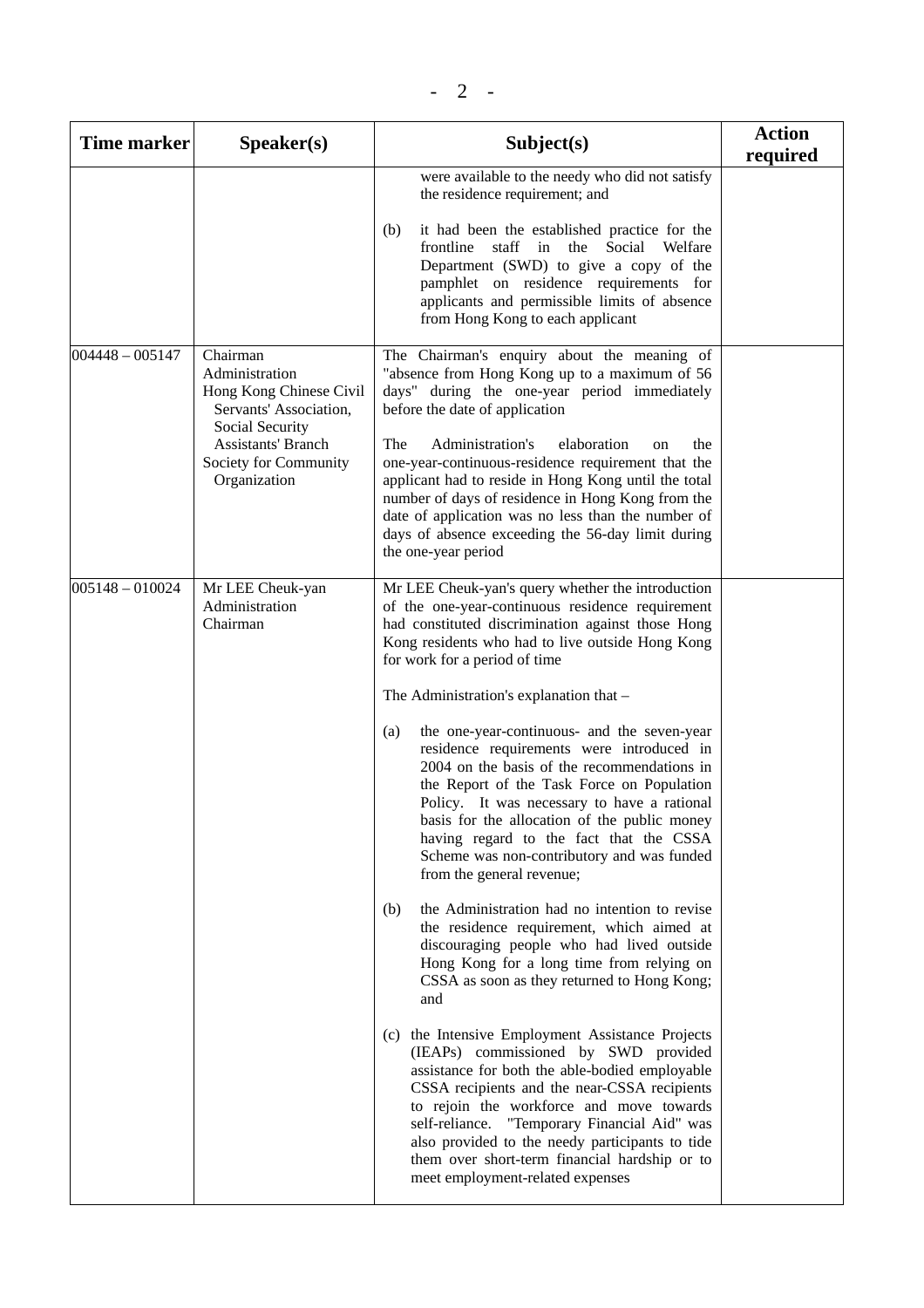| <b>Time marker</b> | S <b>peaker(s)</b>                             | Subject(s)                                                                                                                                                                                                                                                                                                                                                                                                                      | <b>Action</b><br>required |
|--------------------|------------------------------------------------|---------------------------------------------------------------------------------------------------------------------------------------------------------------------------------------------------------------------------------------------------------------------------------------------------------------------------------------------------------------------------------------------------------------------------------|---------------------------|
| $010025 - 010039$  | Society for Community<br>Organization          | Concern about the way forward of IEAPs upon the<br>completion of the last batch in September 2008                                                                                                                                                                                                                                                                                                                               |                           |
| $010040 - 010320$  | Mr LEE Cheuk-yan<br>Administration             | Mr<br><b>Views</b><br>of<br>LEE<br>Cheuk-yan<br>that<br>the<br>Administration<br>should<br>review<br>residence<br>the<br>requirement as it was discriminatory against those<br>Hong Kong residents who had been absent from<br>Hong Kong simply because of taking up<br>employment outside Hong Kong                                                                                                                            |                           |
|                    |                                                | The Administration reiterated that the rationale for<br>the residence requirement was to ensure that a<br>rational basis was adopted for the allocation of<br>public resources. Where CSSA applicants were in<br>genuine hardship, SWD might consider exercising<br>discretion to waive the residence requirement                                                                                                               |                           |
| $010321 - 010710$  | Mr TAM Yiu-chung<br>Administration<br>Chairman | Mr TAM Yiu-chung's enquiry about the impact of<br>one-year-continuous-residence<br>relaxing<br>the<br>requirement, e.g. the estimated number of CSSA<br>applicants who did not satisfy the residence<br>requirement for applying for CSSA would become<br>eligible as a result of the relaxation                                                                                                                                |                           |
|                    |                                                | The Administration's advice that it was difficult to<br>estimate the number of Hong Kong residents having<br>financial hardship and had to resort to CSSA after<br>their return to Hong Kong. The proposal to revise<br>the residence requirement for CSSA was introduced<br>in the context of the Report of the Task Force on<br><b>Population Policy</b>                                                                      |                           |
| $010711 - 011143$  | Mr LEE Cheuk-yan<br>Administration             | Mr LEE Cheuk-yan's concern about the grounds for<br>setting 56 days as the maximum number of days of<br>absence during the one-year period immediately<br>before the date of application for CSSA, and<br>one-year-continuous-residence<br>whether<br>the<br>requirement was in breach of Article 36 of the Basic<br>Law                                                                                                        |                           |
|                    |                                                | The Administration's response that the residence<br>requirement for CSSA had been introduced since<br>The Administration had consulted the<br>1970s.<br>stakeholders on the proposal to revise the residence<br>requirement for CSSA in the context of the Report<br>of the Task Force on Population Policy. According<br>to the Administration's legal advice, the revised<br>requirement was in conformity with the Basic Law |                           |
| $011144 - 011244$  | The Against Elderly<br>Abuse of Hong Kong      | Request for enhancing the transparency in the<br>operation of the discretion mechanism as many<br>CSSA applicants were not aware that SWD could<br>exercise discretionary power to waive the residence<br>requirement                                                                                                                                                                                                           |                           |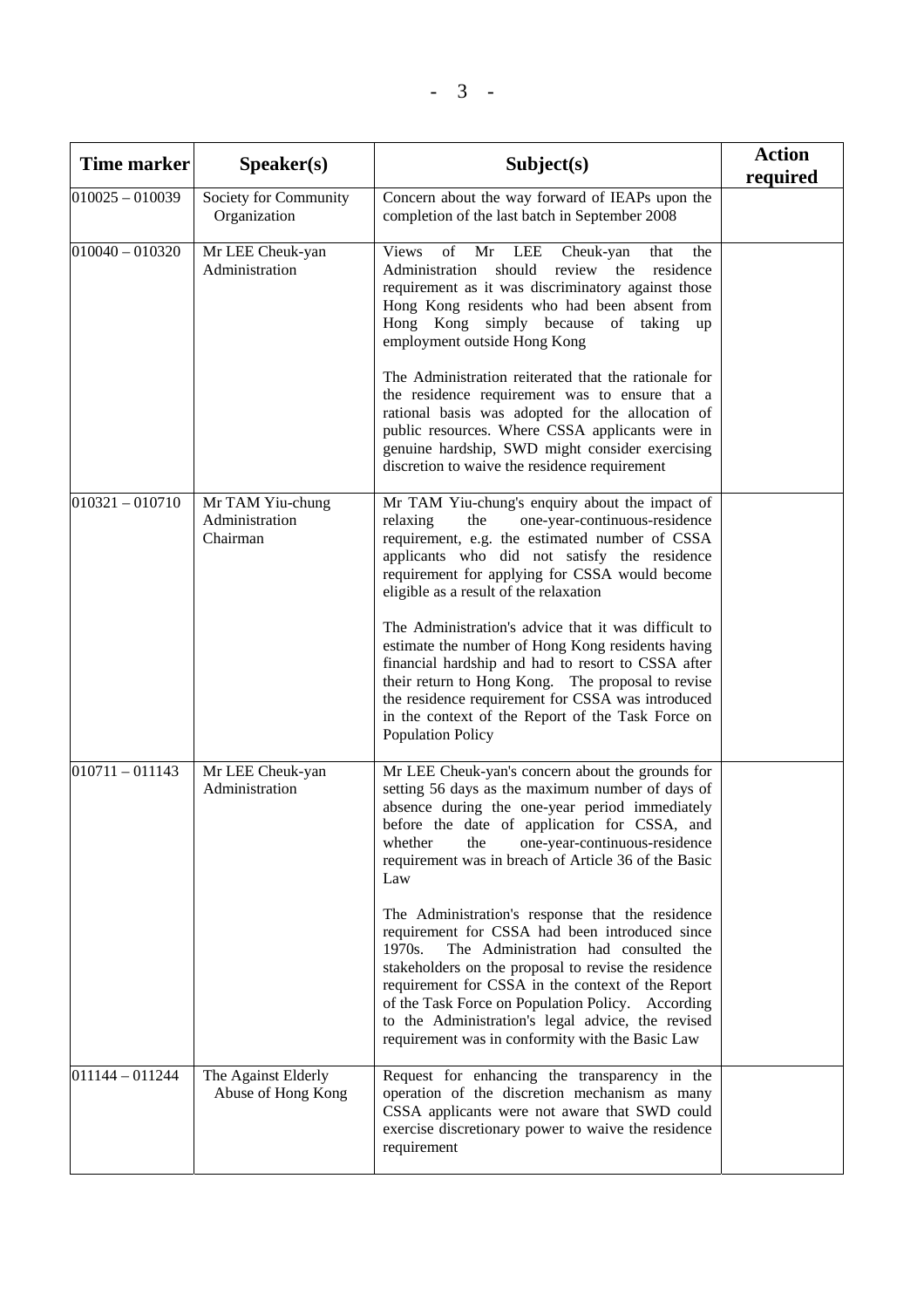| <b>Time marker</b> | S <sub>p</sub> eaker(s)                                                                                                 | Subject(s)                                                                                                                                                                                                                                                                                                                                                                                                                                                                                                                                                                                                                                                                                                                                                         | <b>Action</b><br>required |
|--------------------|-------------------------------------------------------------------------------------------------------------------------|--------------------------------------------------------------------------------------------------------------------------------------------------------------------------------------------------------------------------------------------------------------------------------------------------------------------------------------------------------------------------------------------------------------------------------------------------------------------------------------------------------------------------------------------------------------------------------------------------------------------------------------------------------------------------------------------------------------------------------------------------------------------|---------------------------|
| $011245 - 011811$  | Society for Community<br>Organization<br>Administration                                                                 | Discussion on the operation of the discretion<br>mechanism and the consideration factors for<br>determining whether discretion would be exercised<br>to exempt applicants from the one-year-continuous<br>residence requirement                                                                                                                                                                                                                                                                                                                                                                                                                                                                                                                                    |                           |
| $011812 - 013115$  | Hong Kong Chinese Civil<br>Servants' Association,<br>Social Work Officers<br>Grade Branch<br>Chairman<br>Administration | Difficulties faced by the frontline social workers in<br>assisting CSSA applicants who had genuine<br>financial hardship but failed to meet<br>the<br>one-year-continuous-residence<br>requirement<br>for<br><b>CSSA</b><br>Availability of other forms of welfare support,<br>including the charitable/trust funds administered by<br>SWD and the non-governmental organisations, and<br>the temporary shelter/urban hostel for single<br>persons, in meeting the basic needs of CSSA<br>applicants not satisfying the residence requirement                                                                                                                                                                                                                      |                           |
| $013116 - 013311$  | Chairman<br>Administration                                                                                              | The Chairman's enquiry about the average time to<br>process applications for discretionary CSSA<br>payments and the assistance available for the<br>applicants when awaiting the result of their<br>applications<br>The Administration's advice that it would take about<br>four weeks if the applicants concerned had provided<br>all the requisite information. The social workers of<br>SWD would exercise their professional judgement<br>to decide whether charitable/trust funds should be<br>granted to assist the applicants in need to tide over<br>short-term financial difficulties in special and<br>emergency situations, and each case would be<br>considered on its own merits                                                                      |                           |
| $ 013312 - 014025$ | Chairman<br>Administration                                                                                              | The Chairman's suggestion to streamline the process<br>for granting waiver of the residence requirement,<br>e.g. the discretionary power should be delegated to<br>the frontline SSAs; or SSAs could submit their<br>recommendations directly to the Senior Social<br>Security Officers (SSSOs) for approval<br>The Administration's response that -<br>the discretionary power was delegated to the<br>(a)<br>SSSOs at the district level to ensure that<br>discretion would be exercised fairly, sensibly<br>and consistently; and<br>the process for approving applications for<br>(b)<br>discretionary CSSA payments had not been<br>prolonged under the existing mechanism, as<br>the submission and approval of cases were<br>processed via electronic means |                           |
| $014026 - 014519$  | Mr FUNG Kin-kee<br>Administration<br>Chairman                                                                           | Views of Mr FUNG Kin-kee that in the absence of<br>supporting statistics, it was unjustifiable for the<br>Administration to impose the one-year-continuous-                                                                                                                                                                                                                                                                                                                                                                                                                                                                                                                                                                                                        |                           |